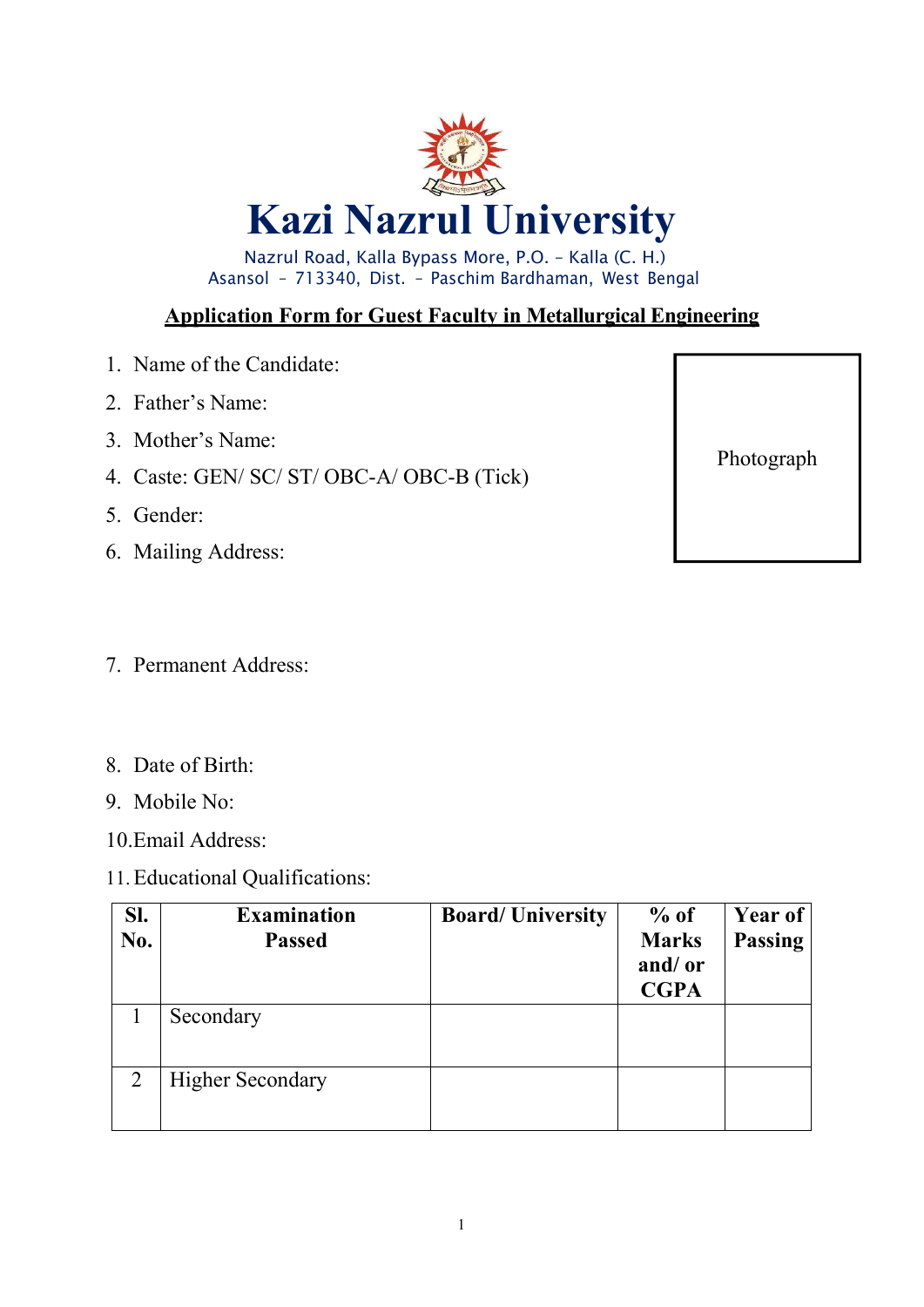| $\overline{3}$ | Graduation           |  |  |
|----------------|----------------------|--|--|
| $\overline{4}$ | Post-Graduation      |  |  |
| 5              | <b>NET</b>           |  |  |
| 6              | Ph.D.                |  |  |
| $\overline{7}$ | Any other            |  |  |
|                | degree/Qualification |  |  |

*Copies of Mark sheets and Certificates are to be attached.* 

- 12.Whether employed at present:
- 13. Total Teaching Experience in years:
- 14. Experience Details :

| Sl.<br>No. | Institute/<br>College/<br>University | <b>Type of</b><br>Employment<br>- Permanent/<br><b>Part Time/</b><br>Contractual | <b>Subjects taught</b> | <b>Experience</b><br>in years |
|------------|--------------------------------------|----------------------------------------------------------------------------------|------------------------|-------------------------------|
|            |                                      |                                                                                  |                        |                               |
|            |                                      |                                                                                  |                        |                               |
|            |                                      |                                                                                  |                        |                               |
|            |                                      |                                                                                  |                        |                               |

*Experience Certificates to be attached. No Objection Certificate from Current Employer to be attached.*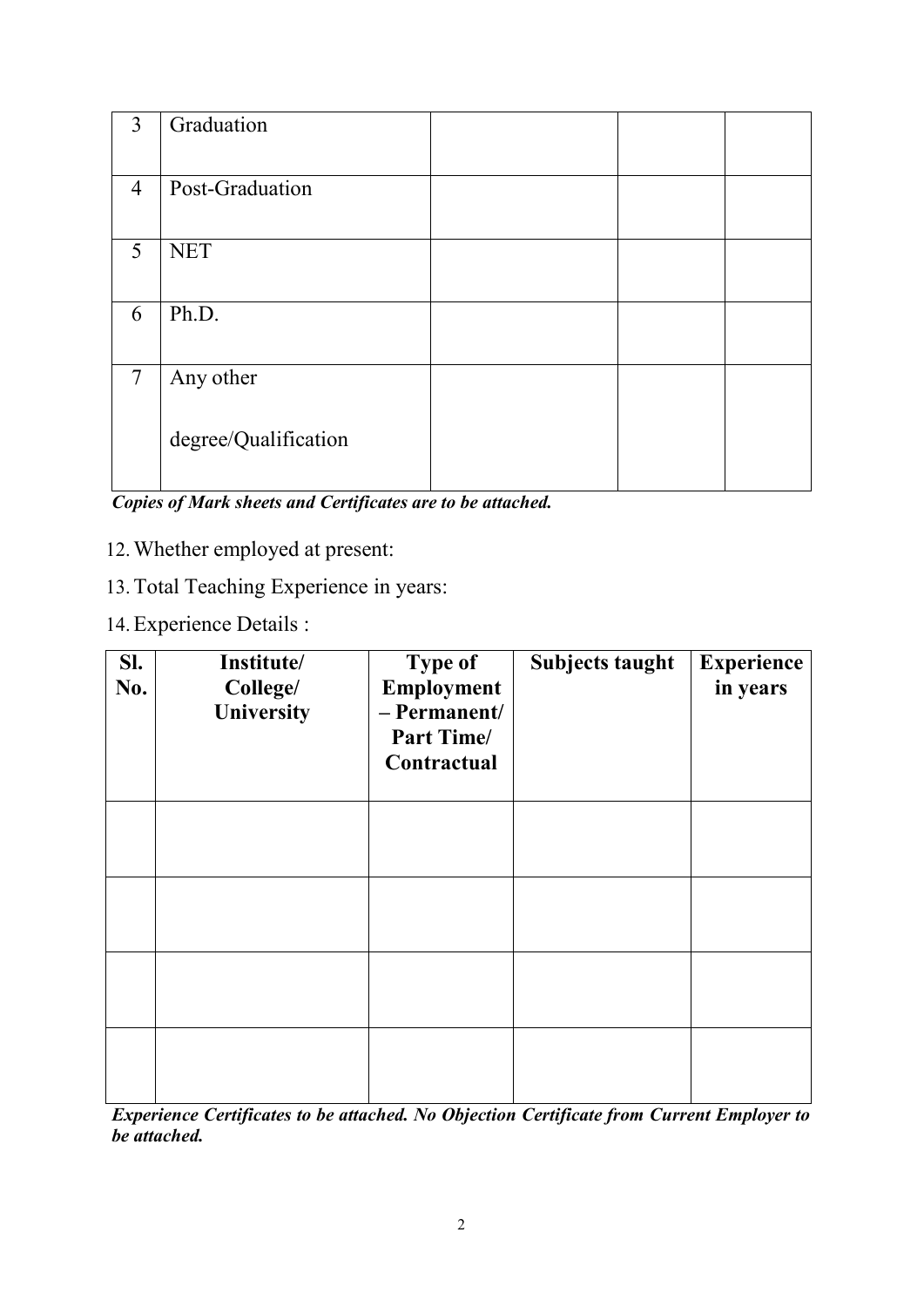### 15. Ph.D. Details :

| <b>Title of Thesis</b> | <b>Year of</b><br>Award | University/Institute |
|------------------------|-------------------------|----------------------|
|                        |                         |                      |

#### 16. Publication Details :

| Sl.<br>No. | Name of<br>Journal / Book/<br><b>Edited Book</b><br>with vol no and<br>year | <b>ISSN/ISBN</b> | <b>Title of Article</b> | <b>Author</b><br><b>Details</b> |
|------------|-----------------------------------------------------------------------------|------------------|-------------------------|---------------------------------|
|            |                                                                             |                  |                         |                                 |
|            |                                                                             |                  |                         |                                 |
|            |                                                                             |                  |                         |                                 |

*Additional sheets may be attached. First page of article/ book to be attached* 

# 17. Participation in Seminar/Conference/Workshop

| SI.<br>No. | <b>Title of</b><br>Seminar/Conference/Workshop | <b>Title of</b><br>Paper<br>presented | Year | Award<br>for<br>Paper if<br>any |
|------------|------------------------------------------------|---------------------------------------|------|---------------------------------|
|            |                                                |                                       |      |                                 |
|            |                                                |                                       |      |                                 |
|            |                                                |                                       |      |                                 |